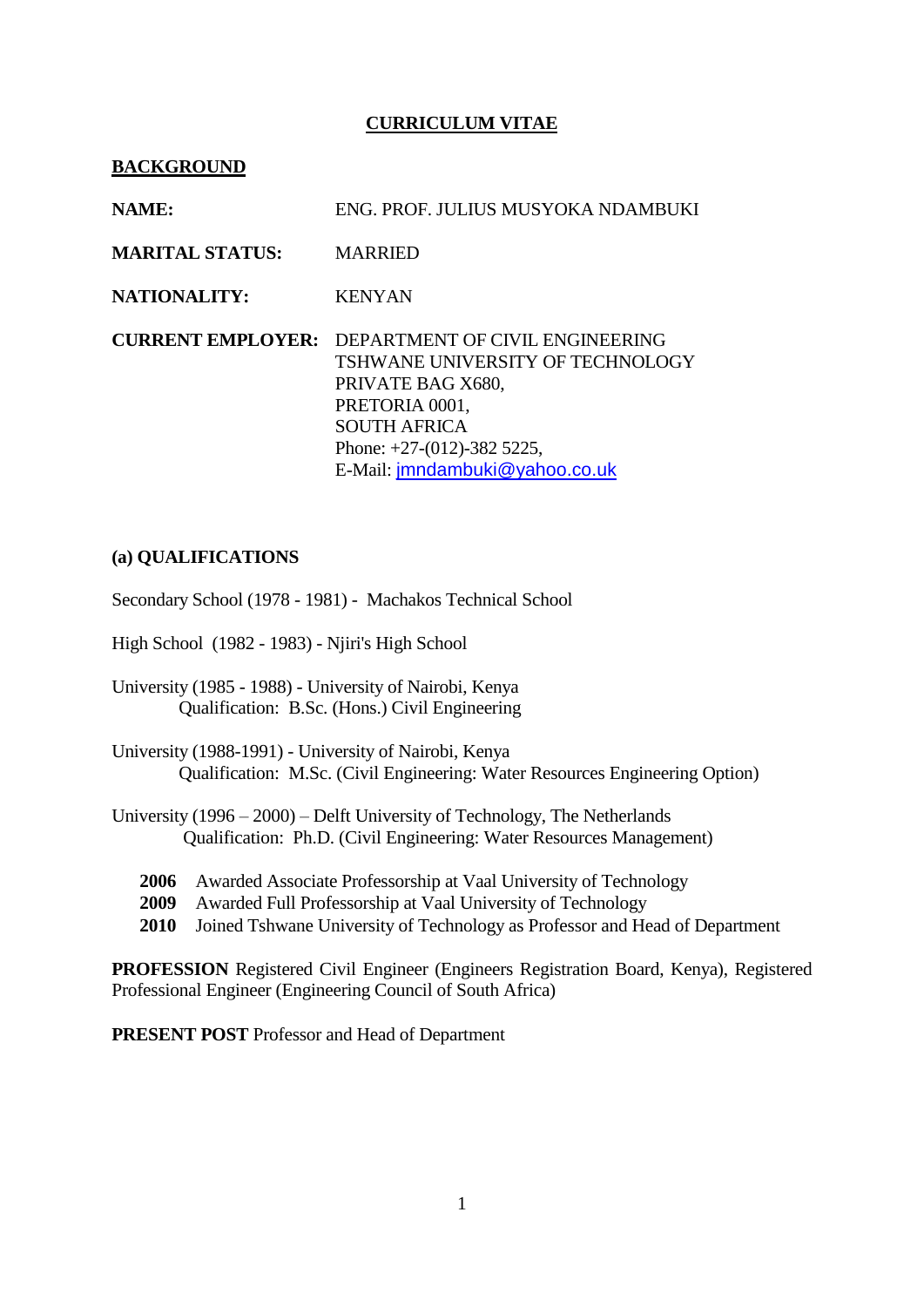### **(b) TEACHING AT UNIVERSITY LEVEL**

**2010 – Present** Professor and Head of Department performing all duties related to the position as articulated below.

# **2005 – 2009** Head of Department, Civil Engineering and Building, Vaal University of

Technology, South Africa. At present, I am performing the following duties:

- Controlling the quality of the programme through feedback from advisory committee as well as adapting emerging world technological advancements. This is mainly done through appropriate curriculum review, discontinuing subjects which are obsolete and introduction of new subjects in line with industrial needs and world trends.
- Preparing to introduce a specialised course in Water Resources Engineering at B.Tech level from 2007 in line with the departmental strategic plan held in March, 2006. This course is strategic as water is central to sustaining man and his environment and the graduates will impact positively towards helping the country and the world at large in meeting the millennium development goals.
- $\triangle$  The position of a head of department also implies that I have to ensure that the programme is successfully implemented through hiring of highly qualified staff in consultation with the University authorities.
- I also represent the department in both Faculty meetings, Senate and any other meeting where issues relating to the functioning and smooth running of the department are discussed. Information from these meetings are then passed over to the departmental members of staff mainly during departmental meetings which are held once every month (unless circumstances demand a different frequency).
- I as well chair departmental meetings where departmental matters are discussed and decisions made in which direction the department is to take in order to align itself with the mission and vision of the Faculty and the University as a whole. Moreover, it is at such meetings that academic as well as staff development matters are discussed.
- As a head of department, I am the chief internal examiner for the department. This implies that I ensure that the examinations are moderated internally and externally to ensure that the standards compare with those of other similar departments of other universities. Moreover, this exercise also ensures that marking of examination scripts is consistent, thus practicing fareness to all the students. Furthermore, this also ensures that the whole curriculum is not only taught but also examined.
- Financial stability of the department is key to smooth functioning of the department. I am therefore involved in project proposal writing (already two proposals have been submitted for funding). Such research proposals would bring in funds in terms of study bursary for students, equipment, research output as well as training of high calibre researchers. Moreover, it is also my duty to do budgeting and financial control in the department.
- $\cdot \cdot$  In addition to the above duties. I am also involved in lecturing Diploma students.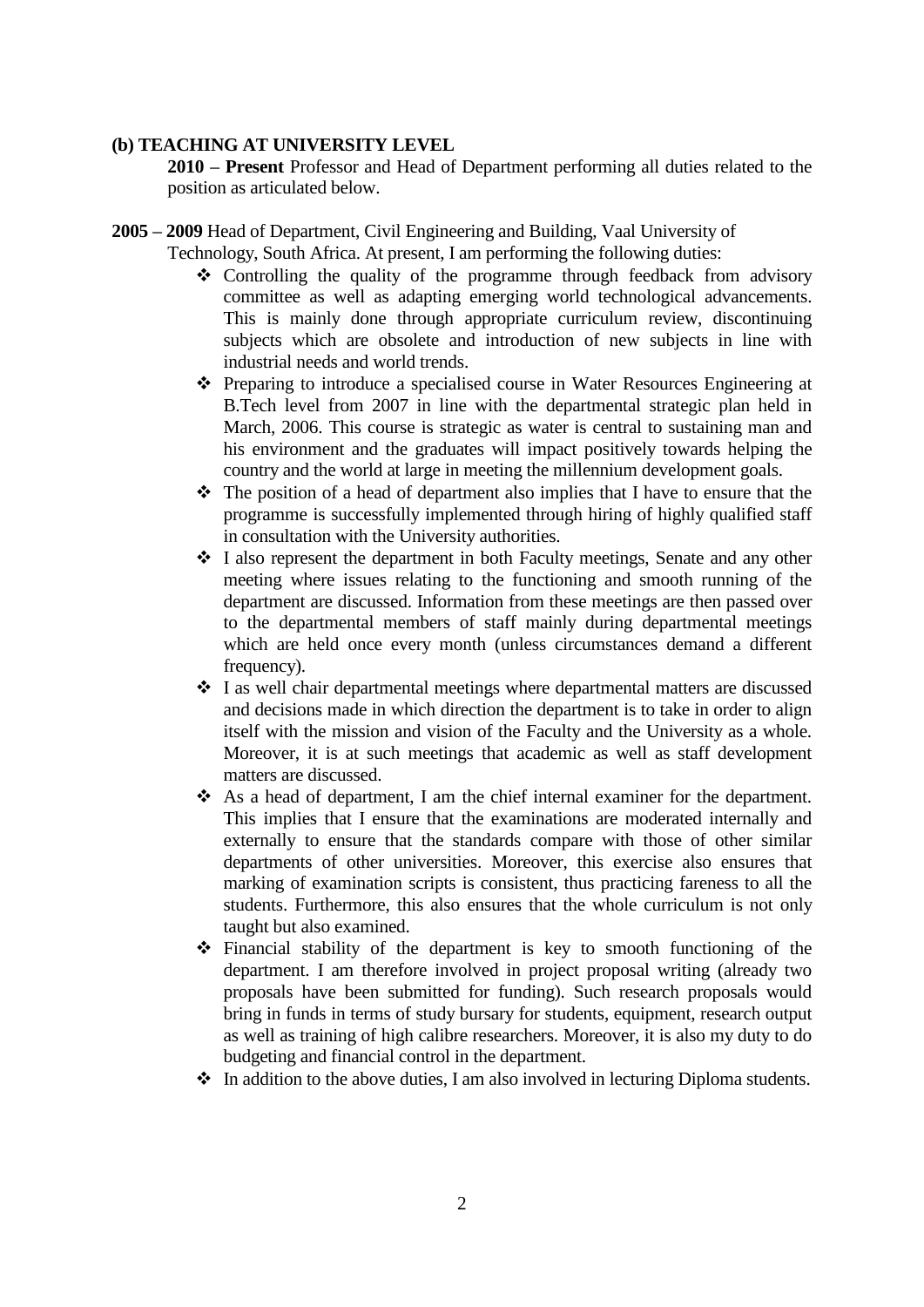**2002 – 2005** Head of Department of Civil and Structural Engineering, Moi University. Performing the following duties among others (elaboration of these functions have

already been done above):

-Controlling the quality of academic programmes

-Preparation of graduate curriculum

-Reviewing of curriculum

-Hiring of departmental staff in consultation with University Authorities

-Representing the department in senate meetings

-Chairing departmental meetings

-Performing the duties of the chief internal examiner

-Preparation of research proposals

-Guiding and leading research teams

-Lecturing both B.Tech and M.Phil students

-Supervised a total of 4 Masters students

-External examiner for Masters students of Makerere University, Uganda (since 2003 to date)

-Examined 5 masters thesis at Moi University, Kenya

# **2001 - 2002** Working as a Senior Lecturer in the department of Civil and Structural Engineering Moi University, Kenya. Subjects taught:

- (1) Water Resources Engineering
- (2) Fluid Mechanics
- (3) Hydrology
- (4) Systems analysis and Operations Research
- (5) Water Resources Management
- **1996 – 2000** Was undertaking Ph.D. studies, Delft University of Technology, The Netherlands.
- **1992 – 1995** Worked as a lecturer in the department of Civil and Structural Engineering of Moi University, Kenya. Subjects taught:
	- (1) Civil Engineering Materials
	- (2) Fluid Mechanics
	- (3) Hydrology
	- (4) Water Resources Engineering
- **1991 1992:** Worked with the National Water Conservation and Pipeline Corporation (N.W.C & P.C.) as an Assistant Resident Engineer for Kajiado Water Supply Project. Supervised to completion the following works which were being undertaken by Nyakio General Contractors and Warren Engineers:
	- (i) Excavation and pipelaying of 6 km 200mm G.S. water pipes
	- (ii) Construction of 300m<sup>3</sup> Reinforced Concrete (R.C) water tank
	- (iii) Construction of 150m<sup>3</sup> Masonry water tank
	- (iv) Erection of 100m<sup>3</sup> Elevated steel water tank
	- (v) Reversing of a 16 km rising main so as to supply water to Isinya Shopping Centre and surrounding areas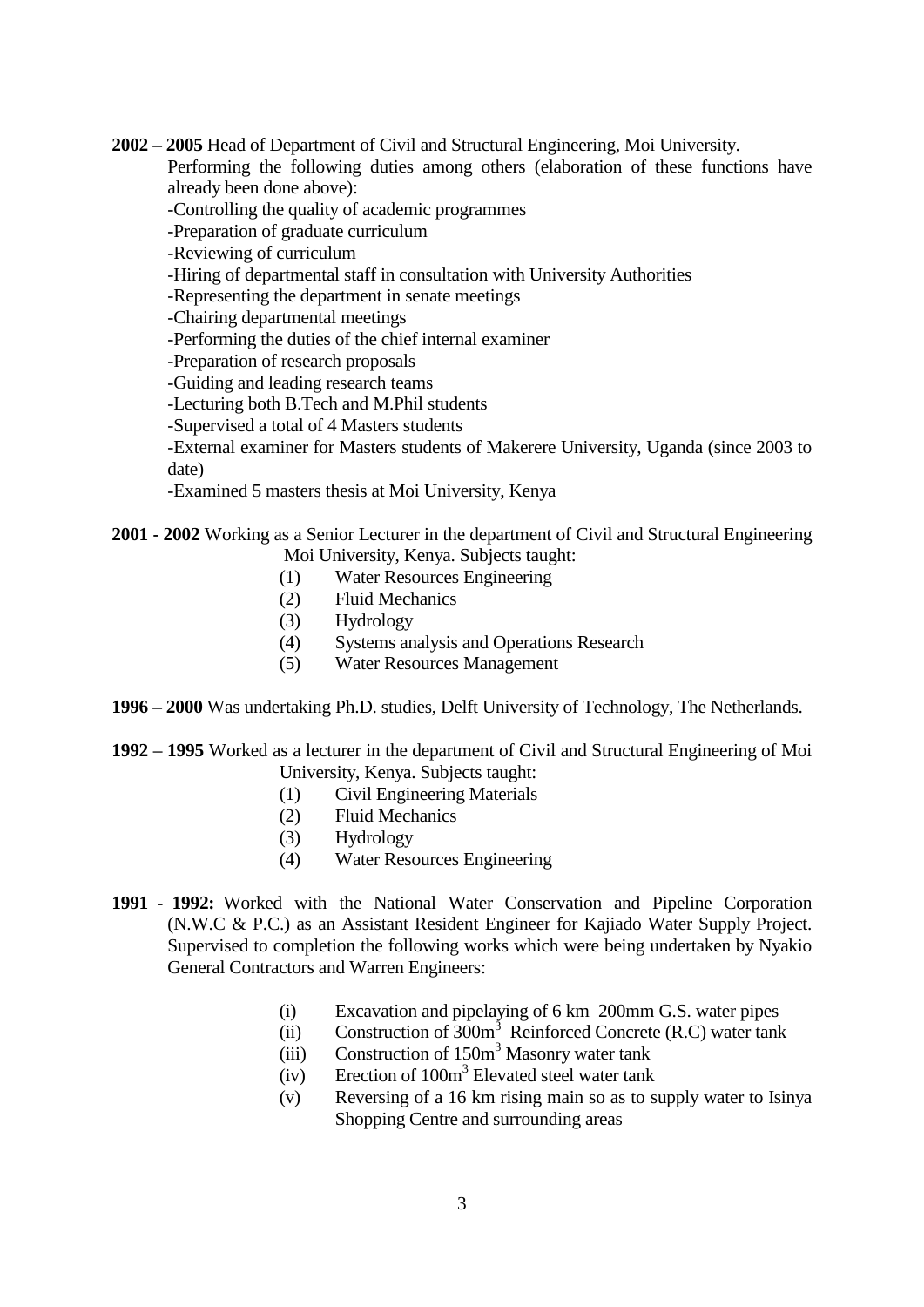**1990 - 1991:** Worked with the Ministry of Transport and Communications as an Assistant Engineer (Roads). Designed and supervised the construction of Njoro Bridge situated in Nakuru, Kenya.

# **POST-GRADUATE STUDENT SUPERVISION**

- Already supervised a total of 8 Masters students
- Currently supervising 16 Masters and 2 PhD students.

### **AWARDS**

- (1) Awarded a scholarship by University of Nairobi to study for Masters degree (1988)
- (2) Awarded a scholarship by the Dutch Government to study for a Doctorate degree (1996)
- (3) Awarded a Diploma in Education by the International Biographical Centre, England in recognition of role played in Education and Engineering (2005)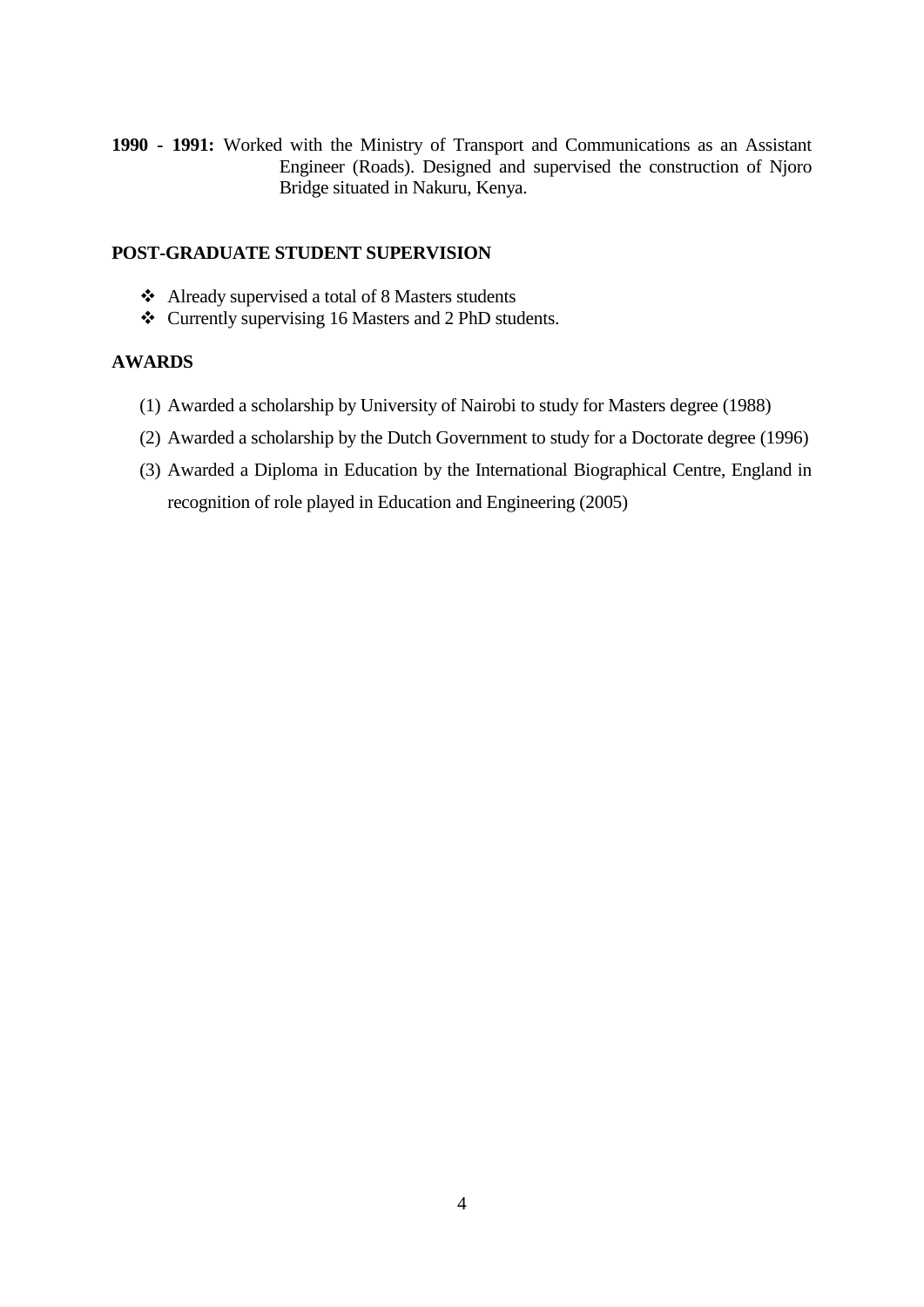# **(c) RESEARCH ACTIVITIES**

I am very active in research as evidenced by the following outputs.

### *TECHNICAL REPORTS/THESIS WRITTEN*

- 1. Documentation on solving Stochastic Multi-Objective Groundwater Quantity Management problems, Delft University of Technology, The Netherlands (2001).
- 2. Second Order Cone Optimization Approach to Groundwater Quantity Management. (Joint work with T. Terlaky, C.B.M. Stroet and E.J.M. Veling) Technical Report August 2000, Faculty of Civil Engineering, TU Delft, NL-2628 BL Delft, The Netherlands, 2000. 11 pages.
- 3. Robust Optimization: A Real Case Application. (Joint work with T. Terlaky, C.B.M. Stroet and E.J.M. Veling) Technical Report September 2000, Faculty of Civil Engineering, TU Delft, NL-2628 BL Delft, The Netherlands, 2000. 14 pages.
- 4. Research report entitled "Behaviour of Timber Concrete Composite Beams in Bending". A report written as a requirement for the award of a B.Sc. degree in Civil Engineering, University of Nairobi (1988), Kenya.
- 5. M.Sc. research thesis entitled "Reservoir Sedimentation and Related Implications: A case study of Masinga Dam", department of. Civil Engineering, University of Nairobi (1991), Kenya.
- 6. Proceedings of the Annual Workshop of Researchers (Eastern and Southern Africa Technology Policy Studies Network - EATPS) held in Nairobi, Kenya - June 03-07, 1991.
- 7. Robust optimization: A real case application. (Joint work with T. Terlaky, C.B.M. Stroet and E.L.M. Veling). Technical Report AdvOl-Report No. 2000/10. Advanced Optimization Laboratory (AdvOl), McMaster University, September 2000, Hamilton, Ontario, Canada.
- 8. Second Order Cone Optimization Approach to Groundwater Quantity Management. (Joint work with T. Terlaky, C.B.M. Stroet and E.L.M. Veling). Technical Report AdvOl-Report No. 2000/11. Advanced Optimization Laboratory (AdvOl), McMaster University, March 2000, Hamilton, Ontario, Canada.
- 9. Environmental Impact Assessment Study at the DAADAB refugee camps, North Eastern Kenya. A project of United Nations High Commission for Refugees (UNHCR) through CARE Kenya (2001).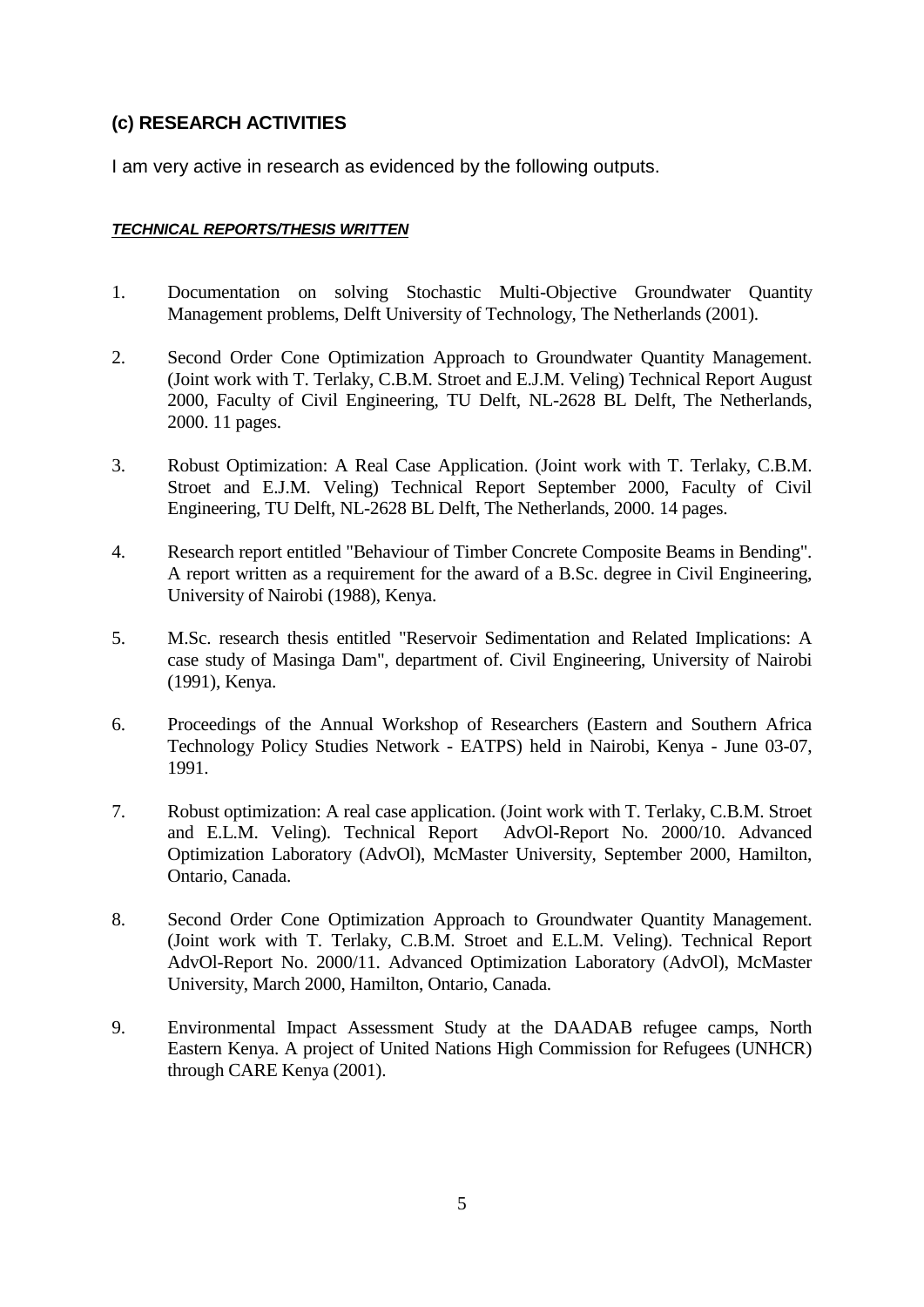10. The Vision and Strategy Framework for Management and Development of Lake Victoria Basin (Main Report) September 2003.

#### *CONFERENCES, WORKSHOP AND SEMINAR PAPERS*

- (1) "Reservoir Sedimentation and Related Implications: A case Study of Masinga Dam". A seminar paper presented in the Department of Civil Engineering, Nairobi University, Kenya (1989).
- (2) "Hazardous Waste Management: the situation in Developing Countries". A seminar paper presented in the Faculty of Technology, Moi University, Kenya (February, 1995).
- (3) "Industrial Waste Management" a paper presented at a workshop organised by Meaceom Consultants of Eldoret, Kenya (June, 1995).
- (4) "Solid Waste Management" a paper presented at a workshop organised by Meaceon Consultants of Eldoret, Kenya (June, 1995).
- (5) "Stochastic Groundwater Modelling". A seminar paper presented at the Faculty of Technical Mathematics and Infomatics, Delft University of Technology, The Netherlands (1999).
- (6) "Stochastic Groundwater Modelling: A multi-objective Approach". A seminar paper presented at the Faculty of Civil Engineering and Geosciences, section for Hydrology and Ecology, Delft University of Technology, The Netherlands (1999).
- (7) "Robust Optimization: A real world case application". A conference paper presented at EURO-XVII, Budapest, Hungary (2000).
- (8) "Robust groundwater management through second-order cone programs". A conference paper presented at XXXth IAH Congress, Cape Town, (2000).
- (9) "Towards insensitive groundwater management policies". A seminar paper presented at the Faculty of Technical Mathematics and Informatics, Delft University of Technology, The Netherlands (2000).
- (10) "Management of groundwater resources through optimization". A conference paper presented at the IAH Conference "Balancing the groundwater Budget", Darwin, Australia (12<sup>th</sup> -17<sup>th</sup> May, 2002).
- (11) "Environmental Impact Assessment of Groundwater Abstraction Activities". A seminar paper presented at the School of Environmental Studies, Moi University, Kenya,  $(10<sup>th</sup> 28^{th}$  June, 2002).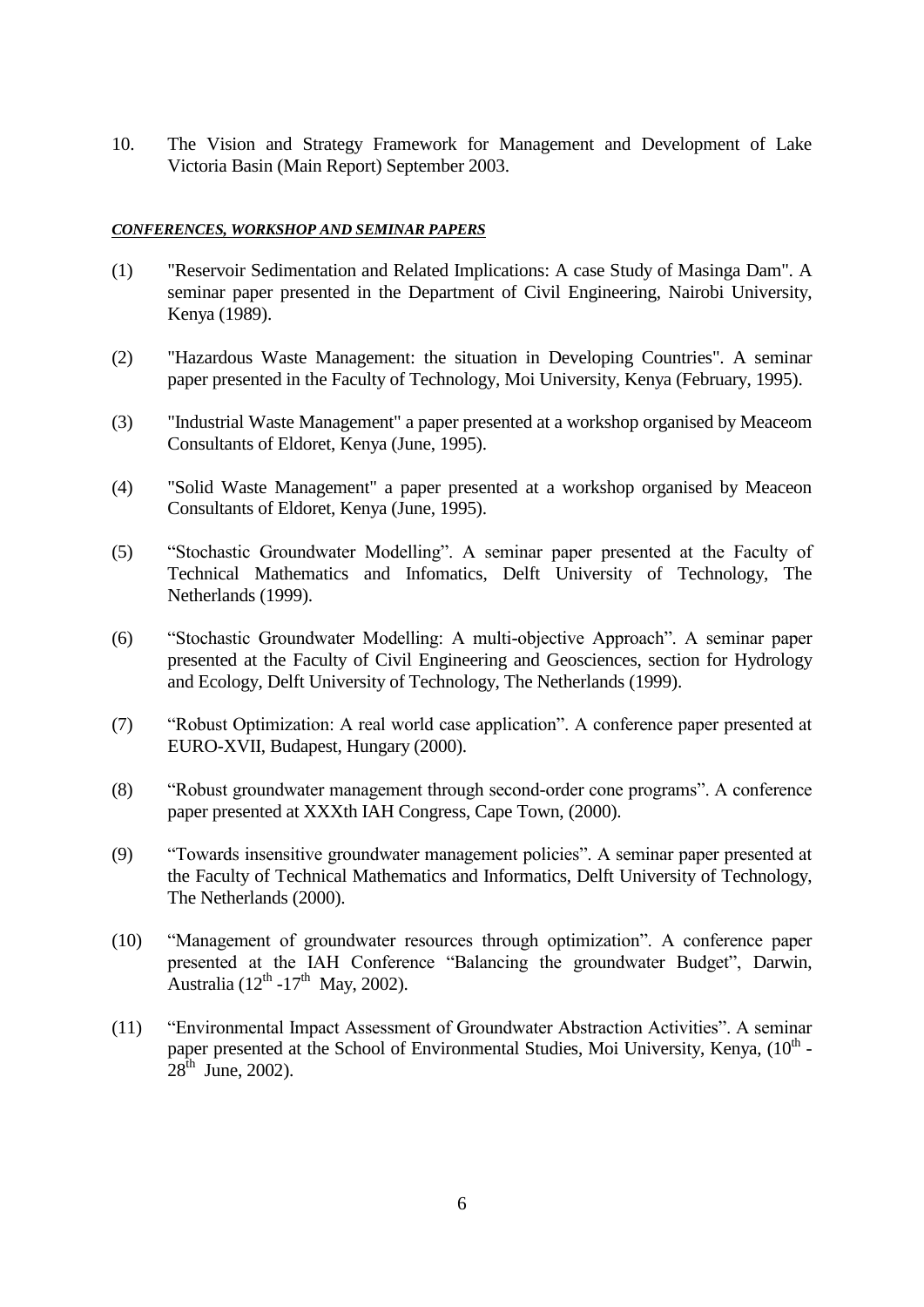- (12) "A shift towards Integrated Water Resources Management within Ewaso Ngiro River Catchment; North Eastern Kenya", A paper presented at an International Conference on Integrated Water Resources Management, held at Stellenbosch, South Africa (February, 2003).
- (13) "Environmental Impact Assessment of Groundwater Projects". A seminar paper presented during the Environmental Impact Assessment Seminar held at the School of Environmental Studies, Moi University, Kenya (9<sup>th</sup>-28<sup>th</sup> June, 2003).
- (14) "Resolving Uncertainty in Groundwater Resources Management: The Ewaso Ngiro case, Kenya". A paper presented at an International Civil Engineering Conference on Sustainable Development in the 21<sup>st</sup> Century Nairobi, Kenya ( $12<sup>th</sup> - 16<sup>th</sup>$  Aug., 2003).
- (15) "Sustainability of Groundwater Management During Emergency Times: Daadab Refugee Camps Experience, North Eastern Kenya". A paper presented at an International Civil Engineering Conference on Sustainable Development in the 21<sup>st</sup> Century Nairobi, Kenya  $(12<sup>th</sup> - 16<sup>th</sup>$  Aug., 2003).
- (16) "1st Regional Workshop on Flood Management". A workshop held in Nairobi, Kenya  $(22<sup>nd</sup> - 24<sup>th</sup>$  Sept. 2003).
- (17) "Poverty reduction through Sustainable Exploitation of Groundwater Resources": A paper presented at the International Conference on the Engineer and the Millennium Development Goals Nairobi, Kenya  $(27<sup>th</sup> - 29<sup>th</sup>$ , 2005).
- (18) "Optimal Allocation of Water: A Tool for Resolution and Prevention of Conflicts". A paper presented at the  $17<sup>th</sup>$  Regional Water and Sanitation Seminar held in Mombasa, Kenya  $(5^{th} – 9^{th})$ , Sept., 2005).
- (19) "Optimization and Engineering: Recent Advances". A public seminar paper presented at Vaal University of Technology, South Africa (6<sup>th</sup> Sept., 2006).
- (20) "Water Quality Variation within a Distribution System: A case Study of Eldoret Municipality, Kenya". A conference paper presented at an International Conference on Environmentally Sound Technology in Water Resources Management held in Gaborone, Botswana  $(11<sup>th</sup> - 13<sup>th</sup>$  Sept., 2006).
- (21) "Use of Decision Aid Techniques in a complex environment of water resources management". A public seminar paper presented at Vaal University of Technology, South Africa  $(7<sup>th</sup>$  Nov., 2007).
- (22) "Groundwater pollution control through multi-objective optimization: A stochastic approach". A paper presented during the  $2<sup>nd</sup>$  International Civil Engineering Conference on Civil Engineering and Sustainable Development, "*Modernising our infrastructure*" Mombasa, Kenya  $(23<sup>rd</sup> - 25<sup>th</sup>$  Sept., 2008).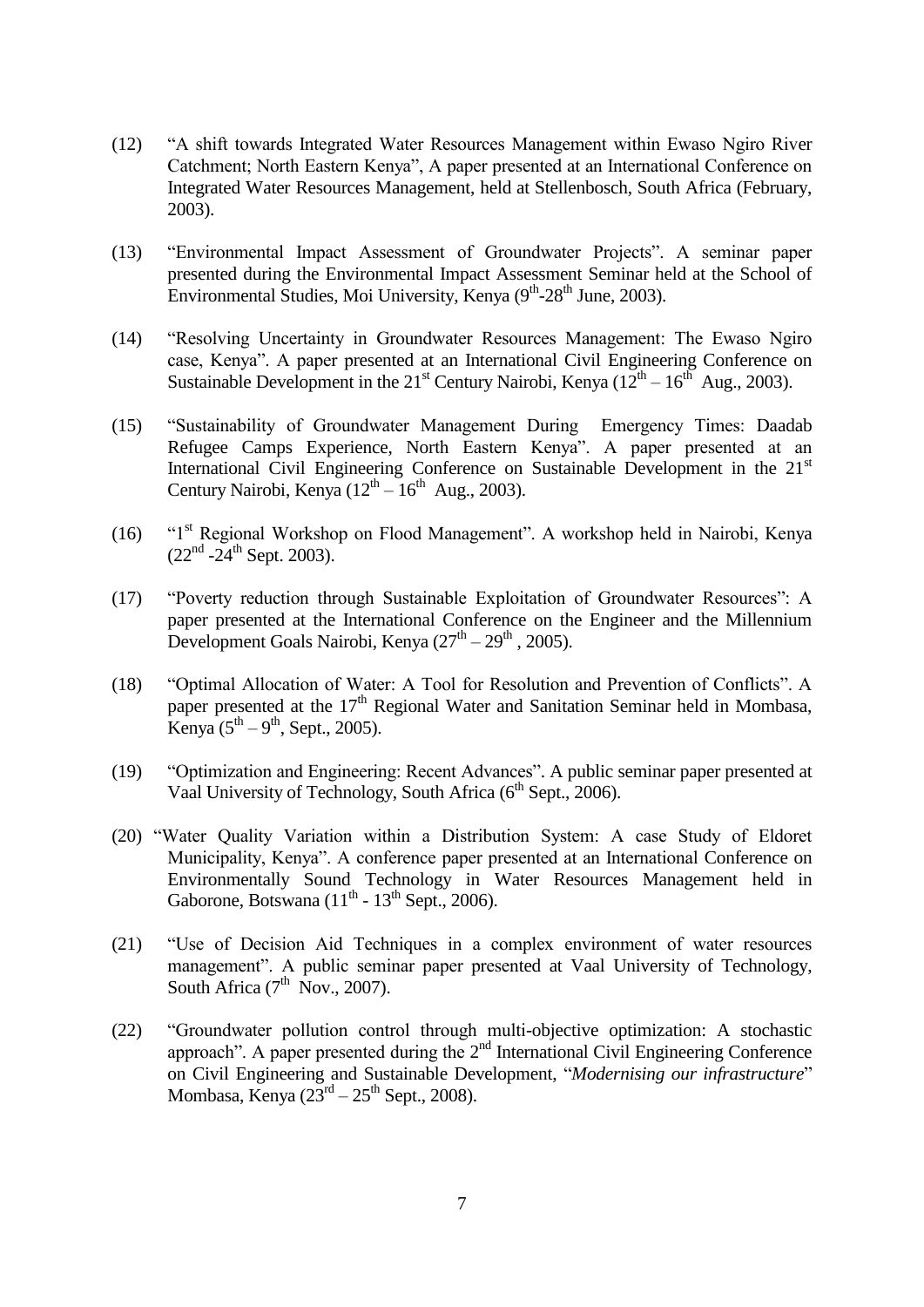- (23) "Well water contamination by pit latrines: A case study of Langas; a peri-urban settlement of Eldoret town, Kenya". A paper presented during the  $2<sup>nd</sup>$  International Civil Engineering Conference on Civil Engineering and Sustainable Development, "Modernising our infrastructure" Mombasa, Kenya (23<sup>rd</sup> – 25<sup>th</sup> Sept., 2008).
- (24) "Data-Based Mechanistic Modelling of Flow-Concentration Dynamics of Non-Point Source Pollution: A case of Upper Vaal Water Management Area" (Joint work with Ochieng and Otieno). A paper presented during the  $2<sup>nd</sup>$  International Civil Engineering Conference on Civil Engineering and Sustainable Development, "*Modernising our*  infrastructure" Mombasa, Kenya (23<sup>rd</sup> – 25<sup>th</sup> Sept., 2008).
- (25) "Integrated Solid Waste Management as a Preferred Solution to Environmental Challenges- Case Study of the City of Johannesburg, South Africa" (Joint work with Otieno, Taiwo and Ochieng). A paper presented during the  $2<sup>nd</sup>$  International Civil Engineering Conference on Civil Engineering and Sustainable Development, "Modernising our infrastructure" Mombasa, Kenya (23<sup>rd</sup> – 25<sup>th</sup> Sept., 2008).
- (26) "Use of Vector Optimization in Groundwater Pollution Control". A public seminar paper presented at Vaal University of Technology, South Africa  $(19<sup>th</sup> Nov., 2008)$ .
- (27) "The Role of Decision Support Systems in Sustainable Development". A paper presented during the Moi University 5th Annual International Conference: "*Research and Knowledge Dissemination Towards the Building of a Healthy and Socio-Economically Stable Nations*" Eldoret, Kenya (4<sup>th</sup> – 8<sup>th</sup> August, 2009).
- (28) "Technological advances in the conservation of the environment: Application of GIS as an early warning system" (Joint work with S Rwanga). A paper presented during the Moi University 5th Annual International Conference: "*Research and Knowledge Dissemination Towards the Building of a Healthy and Socio-Economically Stable Nations*" Eldoret, Kenya (4<sup>th</sup> – 8<sup>th</sup> August, 2009).
- (29) "Sustainable and Efficient Management of Groundwater: Dealing with uncertain Scarce Data". A paper presented during the 10<sup>th</sup> WaterNet/WARFSA/GWP-SA Symposium: "*IWRM: Environmental Sustainability, Climate Change and Livelihoods*" Entebbe, Uganda  $(28<sup>th</sup> - 30<sup>th</sup>$  October, 2009).
- (30) "Monitoring of water quality in a water distribution system". A paper presented during the New Generation University Conference:"*Education Towards a Technologically Innovative Society*" Vanderbijlpark, South Africa (17<sup>th</sup> – 19<sup>th</sup> November, 2009).
- (31) "Analysis of Transient Partially Full Flow in Pressurised Water Supply Networks (Joint work with S Nyende-Byakika and G Ngirane-Katashaya)". A paper presented during the New Generation University Conference:"*Education Towards a Technologically Innovative Society*" Vanderbijlpark, South Africa (17<sup>th</sup> – 19<sup>th</sup> November, 2009).
- (32) "Investigation of the performance of fibre reinforced polymers (FRP) in structural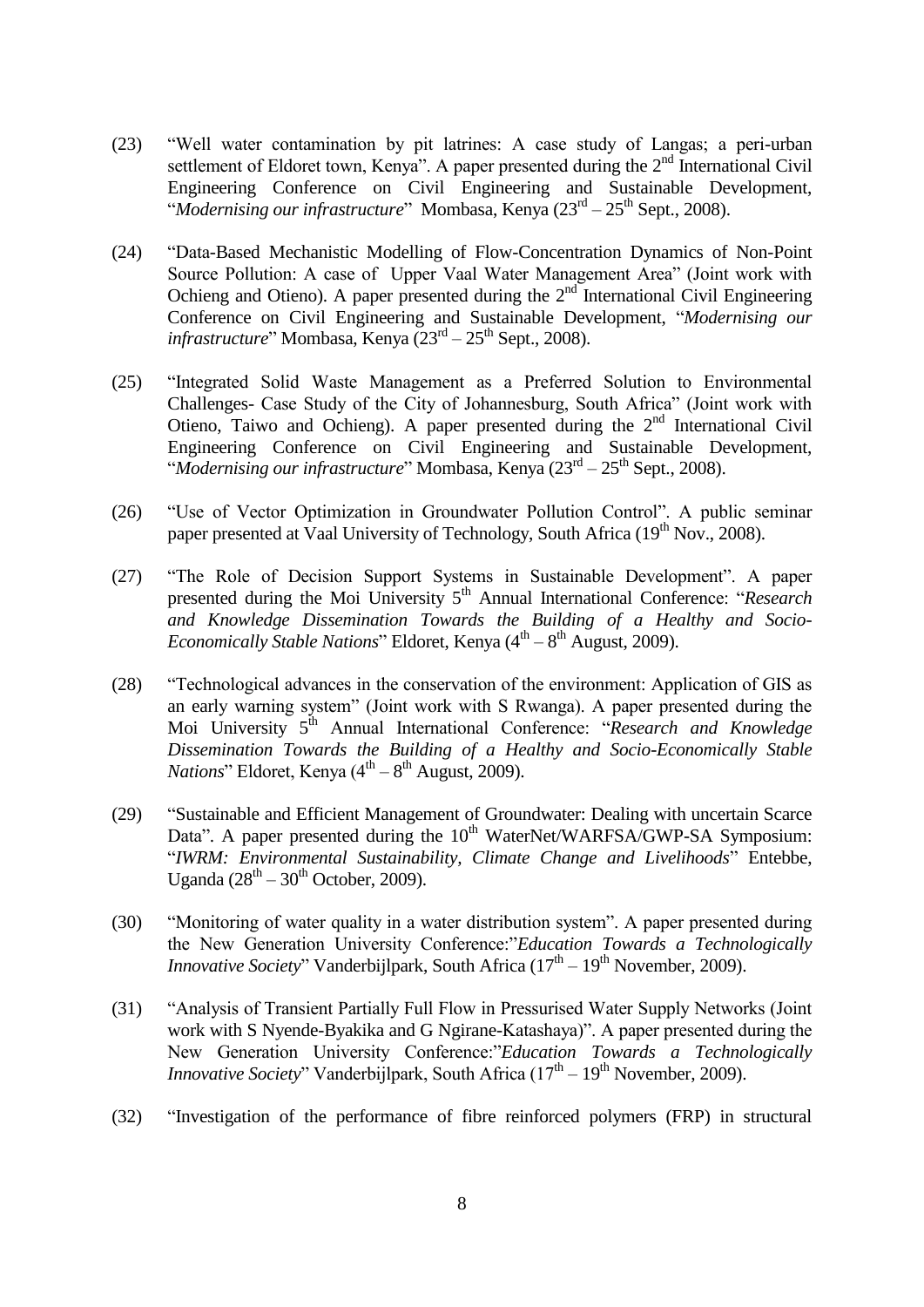foundations (joint work with B Labana, LM Masu and RW Salim)". A paper presented during the New Generation University Conference:"*Education Towards a*  Technologically Innovative Society" Vanderbijlpark, South Africa (17<sup>th</sup> - 19<sup>th</sup> November, 2009).

- (33) "Development of a pavement management system for road network maintenance (Joint work with D Mapikitla)". A paper presented during the New Generation University Conference:"*Education Towards a Technologically Innovative Society*" Vanderbijlpark, South Africa  $(17<sup>th</sup> – 19<sup>th</sup>$  November, 2009).
- (34) The performance of Fibre Reinforced Polymers (FRP) in Structural Foundations: Case Study for South African Construction Industry. Moi University  $6<sup>th</sup>$  Annual International Conference "*Knowledge Management and Applied Technological Innovations for Sustainable Development*" (2010). Joint work with Labana B., Masu L., and Salim RW.
- (35) The Role of Decision Support Systems in Sustainable Development. Moi University  $6<sup>th</sup>$ Annual International Conference "*Knowledge Management and Applied Technological Innovations for Sustainable Development*" (2010).
- (36) Application of IWRM through Computer Simulation of a River Basin Case Study of River Rwizi. Moi University 6<sup>th</sup> Annual International Conference "*Knowledge Management and Applied Technological Innovations for Sustainable Development*" (2010). Joint work with Gaddi-Ngirane Katashaya and Atim J.
- (37) The Engineer and Engineering in Socio-Economic Development: A paradigm Shift in Engineering Education. Moi University  $6<sup>th</sup>$  Annual International Conference "*Knowledge Management and Applied Technological Innovations for Sustainable Development*" (2010).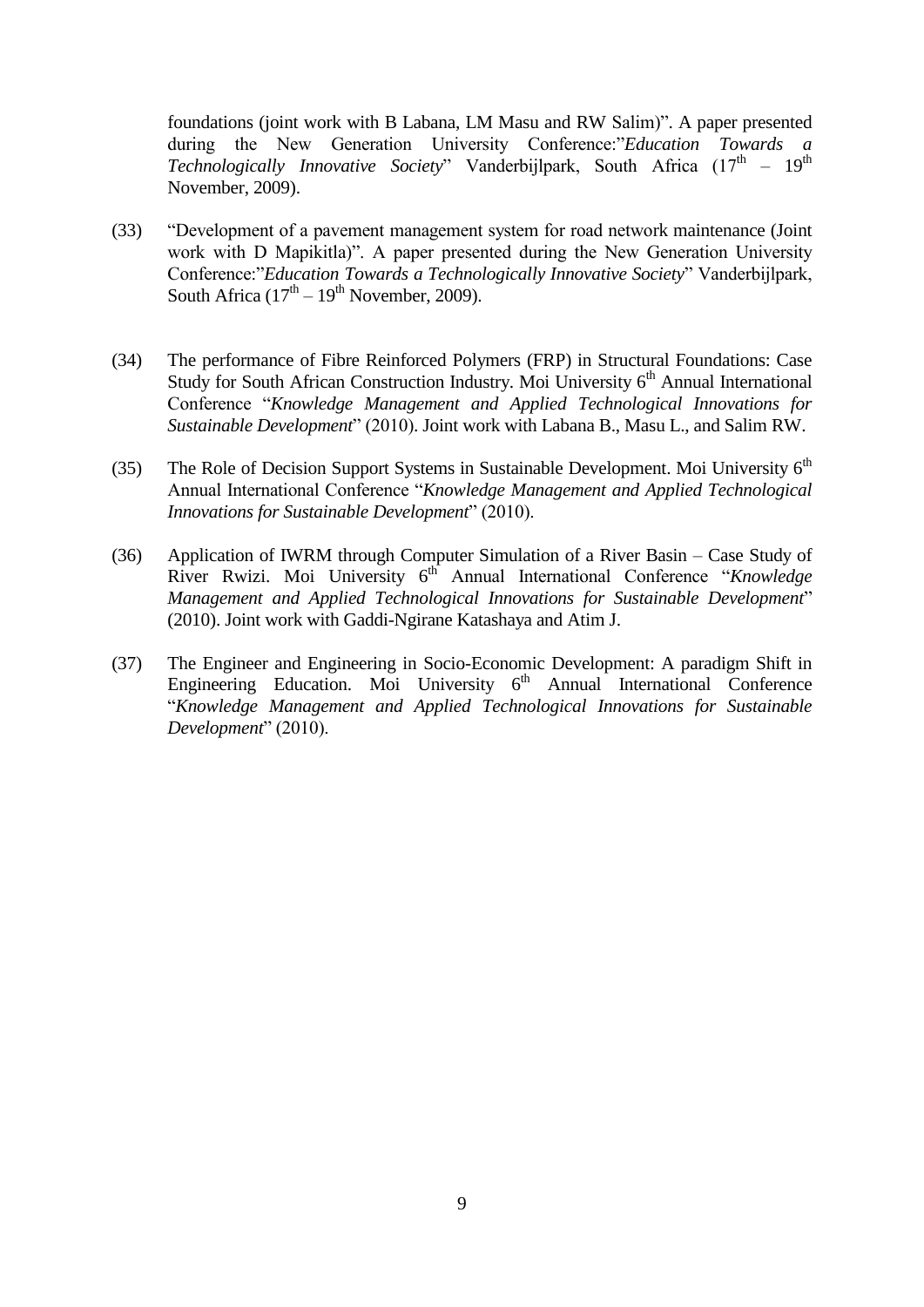### *PUBLICATIONS*

### **(A)** BOOKS

(1) Multi-Objective Groundwater Quantity Management: A stochastic approach. Published by Delft University Press (2001) ISBN: 90-407-2174-2.

### **(B)** PAPERS

- (1) Modelling Flow Regime Transition in Intermittent Water Supply Networks using the Interface Tracking Method. Submitted to Journal of Computational and Applied Mathematics.
- (2) Well Water Contamination by Pit Latrines: A Case study of Langas; a Peri-Urban settlement of Eldoret Town, Kenya. Submitted to Journal of New Generation Sciences.
- (3) Application of Geographical Information Systems in fire spread modelling: A Case study of Wallowa Whiteman National Forest, USA. Submitted to International Journal of Sustainable Development
- (4) One-Dimensional Finite Difference Approach for Sedimentation process in sand filled reservoirs. International Journal of Physical Sciences, Vol. 6 No. 7 (2011) pp 1635- 1642.
- (5) A novel approach to solving Multi-Objective Groundwater problems with uncertain parameters. The Open Hydrology Journal Vol. 5 (2011) pp 19-25.
- (6) Behaviour of stretched water supply networks. Nile Basin Water Science and Engineering Journal, Vol. 3, Issue 1, (2010) pp 51-60
- (7) The Hydraulic Impact of Water Supply Network Expansion. In proceedings of the WISA 2010 Conference, "*A time to reflect*" (2010).
- (8) Groundwater Management through Second–order Cone Optimization approach. International Journal of Modelling and Simulation Vol. 29 No. 3 (2009) pp 365-378.
- (9) Assessment of air pollution in residential areas: a case study of Kinondoni Municipality, Tanzania. Journal for New Generation Sciences Vol. 6 No.1 (2008) pp 32-40.
- (10) Turning motor vehicle waste to income. International Journal of Pure and Applied Science Vol. 1, No. 3 (2008) pp 71-79.
- (11) Groundwater pollution control through multi-objective optimization: A stochastic approach. In proceedings of the  $2<sup>nd</sup>$  International Civil Engineering Conference on Civil Engineering and Sustainable Development, "*Modernising our infrastructure*" (2008) pp 427-436.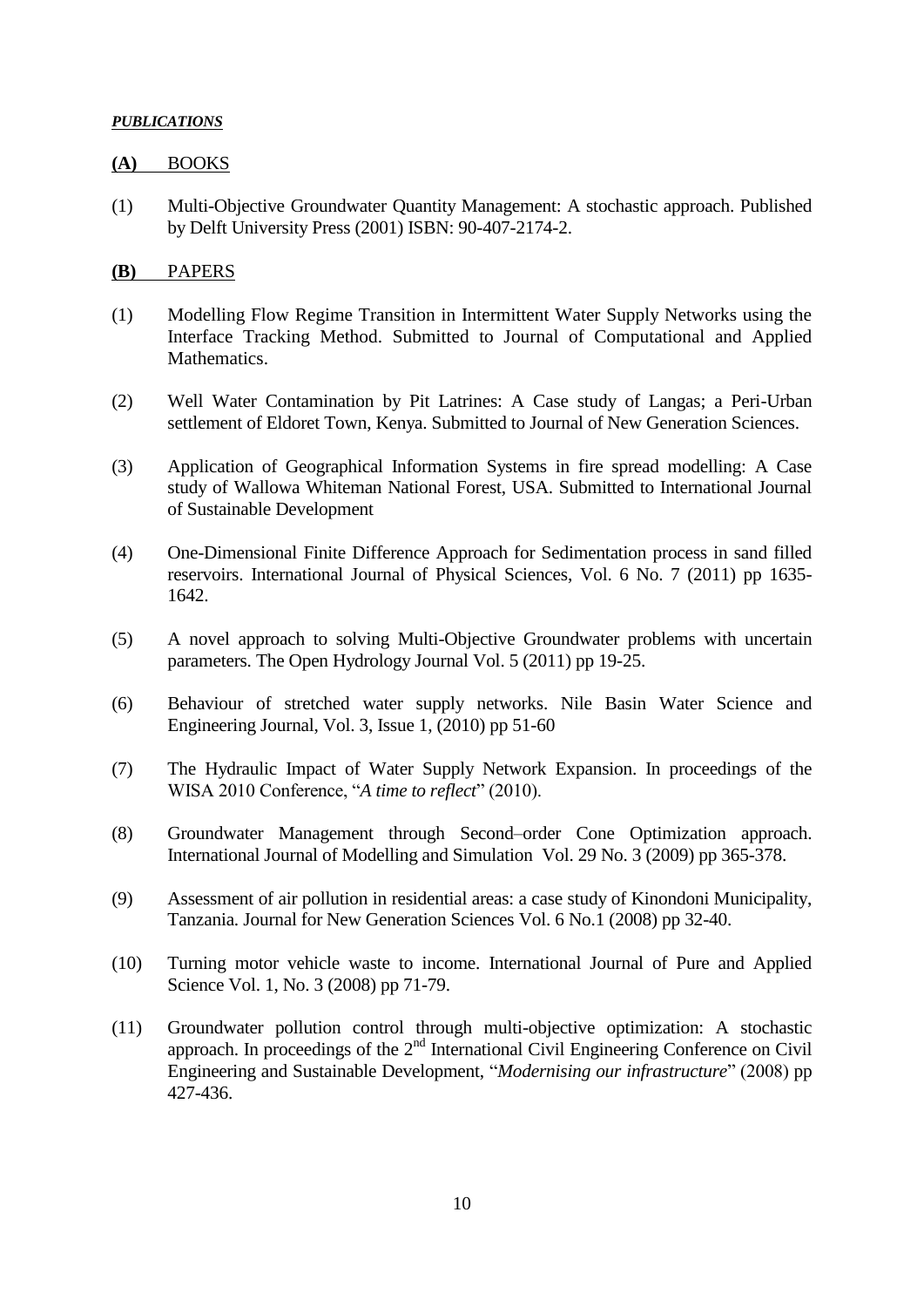- (12) Well water contamination by pit latrines: A case study of Langas; a peri-urban settlement of Eldoret town, Kenya". In proceedings of the  $2<sup>nd</sup>$  International Civil Engineering Conference on Civil Engineering and Sustainable Development, "*Modernising our infrastructure*" (2008) pp 437-448
- (13) Data-Based Mechanistic Modelling of Flow-Concentration Dynamics of Non-Point Source Pollution: A case of Upper Vaal Water Management Area". In proceedings of the 2<sup>nd</sup> International Civil Engineering Conference on Civil Engineering and Sustainable Development, "*Modernising our infrastructure*" (2008) pp 449-460.
- (14) Integrated Solid Waste Management as a Preferred Solution to Environmental Challenges: Case Study of the City of Johannesburg, South Africa". In proceedings of the 2nd International Civil Engineering Conference on Civil Engineering and Sustainable Development, "*Modernising our infrastructure*" (2008) pp 623-638.
- (15) Sustainable groundwater resources use through efficient allocation. Journal for New Generation Sciences: Vol. 4 No. 2 (2006) pp 34-45.
- (16) Water Quality Variation within a Distribution System: A case Study of Eldoret Municipality, Kenya. In Proceedings of the IASTED International Conference on Environmentally Sound Technology in Water Resources Management, (2006) pp 1-4.
- (17) Decision Support Tool for Water Resources Managers in an Environment of Uncertainty. Journal of Civil Engineering Research and Practice Vol. 2, No. 2 (2005) pp 77-87.
- (18) An efficient Optimization Method in Groundwater Resources Management. Water SA Vol. 29 No.4 (2003) pp 359-363.
- (19) Resolving Uncertainty in Groundwater Resources Management: The Ewaso Ngiro case, Kenya. In Sustainable Development in the 21<sup>st</sup> Century "The Civil Engineer in Development" (2003) pp 286-293.
- (20) Sustainability in Groundwater Management During Emergency Times: Daadab Refugee Camps Experience, North Eastern Kenya. In Sustainable Development in the  $21<sup>st</sup>$ Century "The Civil Engineer in Development" (2003) pp 294-301.
- (21) Sand Dams: Source of Water in Arid and Semi Arid lands of Kenya. In Sustainable Development in the  $21<sup>st</sup>$  Century "The Civil Engineer in Development" (2003) pp 272-279.
- (22) Some Hydrological Investigations for the Design of Sand Dams in Kenya. In Sustainable Development in the 21<sup>st</sup> Century "The Civil Engineer in Development" (2003) pp 205-218.
- (23) Groundwater management under uncertainty: A multi-objective approach. Water SA vol.26 No.1, (2000) pp 35-42.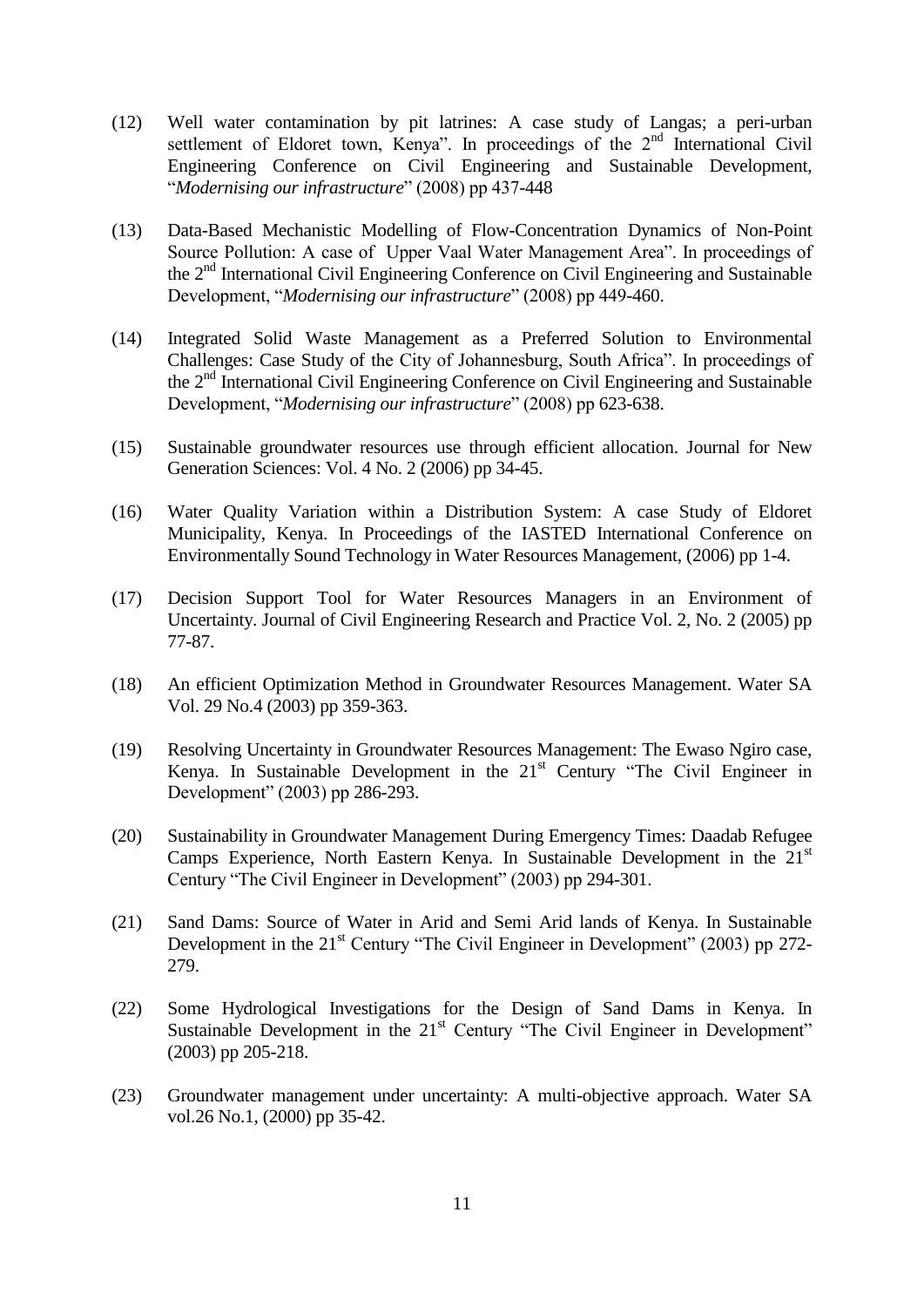(24) Robust groundwater management through second-order cone programming. In Groundwater: Past Achievements and Future Challenges (2000) pp 413-417.

#### *SPECIAL ASSIGNMENTS*

- (1) A member of the Regional Task Force on the Lake Victoria Vision/Strategy Development: A Project of the three (3) East African Community Countries (2000 todate)
- (2) A co-ordinator of a research team on "Flood Management": A research project of the ten (10) Nile Basin Countries under the Nile Basin Capacity Building Network (2003 continuing)
- (3) An external examiner for the school of post-graduate studies, University of Witwatersrand, South Africa (2007-todate)
- (4) An external examiner for the School of post-graduate studies, Makerere University, Uganda (2002-todate)

### *ONGOING RESEARCH*

- (1) Optimization of Iron removal from Groundwater through effective Flocculation
- (2) Investigation of the performance of Fibre Reinforced Polymers in Structural Foundations
- (3) Multi-Objective water supply management: Design and Control of Low Flow
- (4) Development and Testing of a Pavement Management System
- (5) Integrated Water Resources Management
- (6) Use of Trenchless technology as an alternative method in the construction of buried pipes
- (7) Modelling of water quality characteristics along a reticulation system
- (8) Modelling of pressurised water supply networks with transient low-pressure open channel flow conditions
- (9) Quantification of groundwater recharge using GIS tools
- (10) Use of inter-locking low cost bricks in the construction of affordable houses (A project of AfriSam)

### *PROFESSIONAL ACHIEVEMENTS AND ENGAGEMENTS*

Since my qualification, the following have been achieved:

- A Registered Engineer with Engineers Registration Board, Kenya (A2105)
- A Registered Professional Engineer with Engineering Council of South Africa (20110144)
- A member of the Institution of Engineers of Kenya (M-2989)
- A member of the International Association of Hydrological Sciences (6523)
- A member of Water Institute of Southern Africa (23383)
- A member of the International Association of Science and Technology for Development (4349)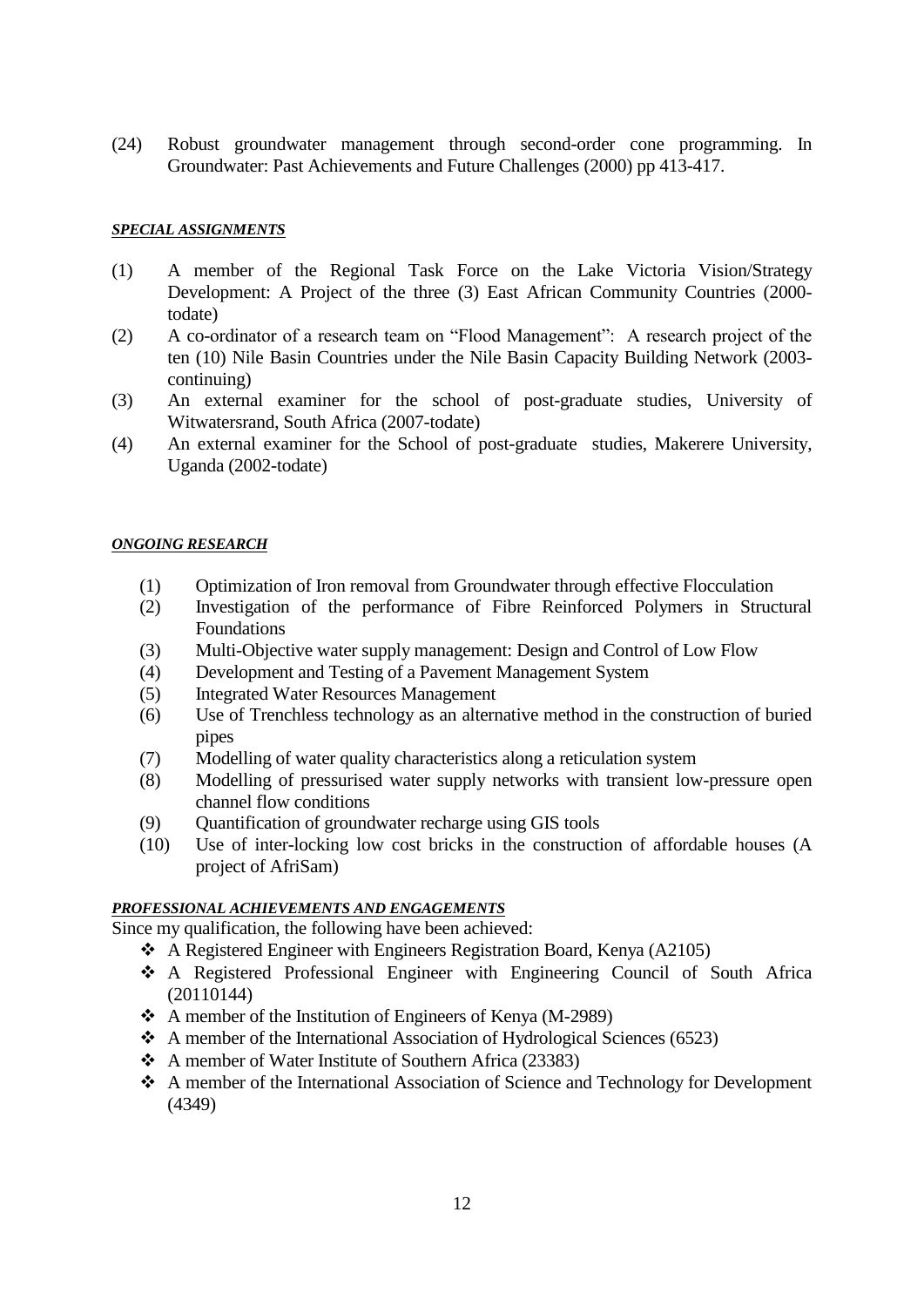- I was recognised and my name entered in the "Marquis Who is Who in Engineering and Technology" for my contribution in Engineering and Technology (2005)
- I was recognised and my name entered in the "Marquis Who is Who in the World" for my contribution in Engineering (2006)
- Applied for registration as a Professional Engineer with ECSA
- An editor of the Journal of Civil Engineering and Construction Technology
- A reviewer of manuscripts for the Journal of Civil Engineering Research and Practice
- A reviewer of Manuscripts for the African Journal of Science and Technology
- A reviewer of Manuscripts for the Journal of New Generation Sciences
- A reviewer of Manuscripts for the Journal of Environmental modelling and Software
- A reviewer of Manuscripts for the Journal of Water SA
- A reviewer of Manuscripts for the Journal of Environmental Management and Development (JEMD)
- Class C National Research Foundation rated researcher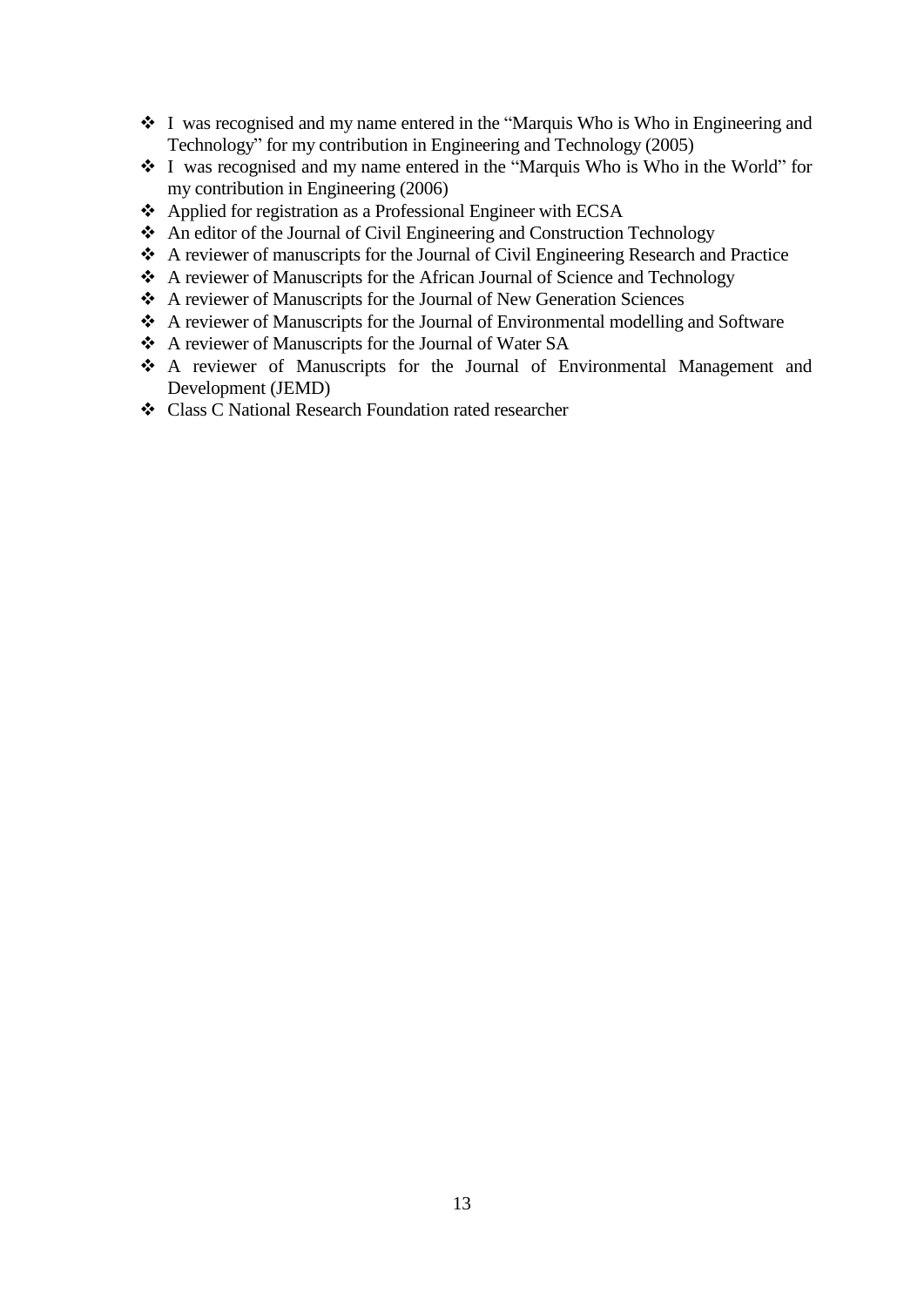### *SERVICE TO THE COMMUNITY*

I have served the community in the following ways:

- A member of Gauteng Department of Housing Forum. This is a forum meant to assist the department in fast tracking the delivery of housing within the province.
- Conducts community service in the form of solid waste management within Vaderbijlpark area. This exercise involves collection of solid waste in collaboration with Emfuleni Municipality.
- Established collaboration with an NGO known as LIFT AFRICA with a view to starting an income generating activities to poor communities around Vaal so as to alleviate poverty levels.
- A member of an organisation called Forum for Education, Environment and Development as well as its treasurer (since 2003 to date). This is a forum of professionals whose aim is to promote science education among girls (through organised talks as well as award of bursaries), conserve the environment (through planting of trees and providing communities with tree seedlings as well as getting involved in cleaning exercises, especially in slums). This undertaking has resulted in more girls joining science related university programmes.
- Organised a course on water resources management in Arid and Semi-Arid Lands (2003) in Eldoret, Kenya. During this course, participants were taught how to harvest rain water using sand dams (an innovative water harvesting techniques suited to such areas). This was meant to make such communities conserve water during times of rainfall for use during times of dry season.
- Organised a course on concrete applications, maintenance and repair (2005) in Eldoret, Kenya. This course exposed participants to easy ways of concrete applications, maintenance as well as repair. The course targeted communities using concrete water tanks as a means of water collection and storage to empower them with concrete skills.

# *COMPUTER LITERACY*

Very computer literate. Able to use the following computer languages among many others:

- (1) UNIX language
- (2) Scientific Workplace 2.5 and 3.0
- (3) Windows 95, 98, 2000 and Windows NT
- (4) Programming using Fortran77, Fortran90
- (5) Programming using MATLAB
- (6) Microsoft excel
- (7) Microsoft word